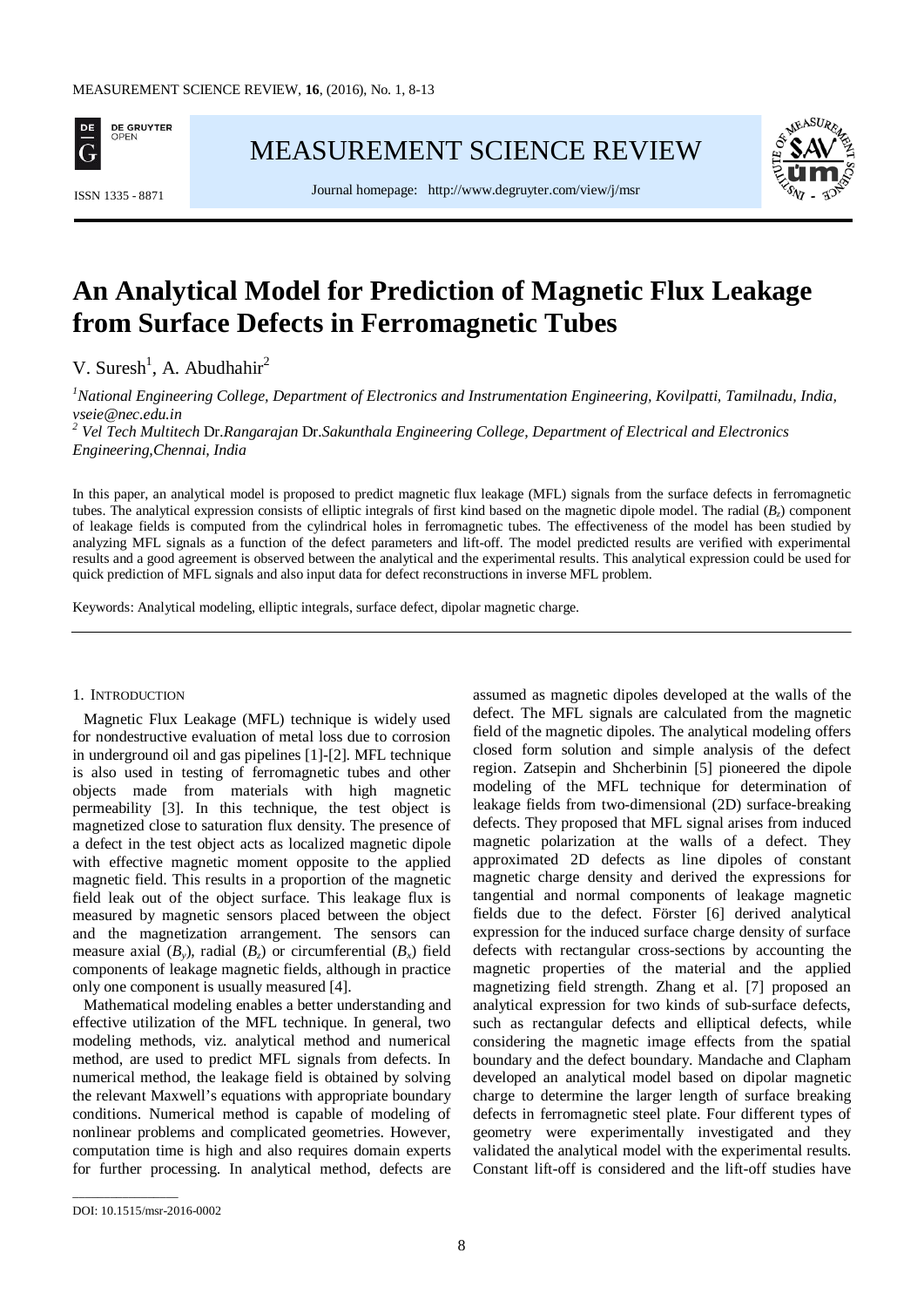not been performed [8]. Dutta et al. proposed an analytical model by accounting the variation of surface magnetic charge density for defect surfaces oblique to the direction of applied field. The model was able to predict all the orthogonal components of 3D-MFL fields of a surfacebreaking defect [9]. They also proposed that the use of the tangential (circumferential) component of MFL signal would be useful for determination of location of defects with respect to the sensor [10]. Magnetic leakage profiles of the interacting and non-interacting defects are analyzed and we conclude that the center to center distance between two axially aligned defects is greater than the four times of the defect radius is considered as non-interacting defect. The non-interacting defect has no flux shielding effect [11]. John T. Conway derived the formula for the magnetic field components of the coil of rectangular cross section. Radial and Axial leakage profile of the circular defect can be estimated using the elliptical integral method [12].

In this paper, a new analytical expression in terms of complete elliptic integrals of first kind is proposed to predict the radial leakage fields  $(B_7)$  of the cylindrical surface defects in ferromagnetic tube. The effectiveness of the model has been studied by analyzing MFL signals as a function of the defect parameters and lift-off. The diameter of the hole is determined from the MFL profile predicted by the analytical expression. Performance of the proposed analytical expression is considered for the non-interacting defect. The correct estimation of the length between the two centers of the defect has shown an efficient performance of the proposed analytical model. Finally, the validation of the model with the experimental measurement using Hall sensor is discussed.

# 2. ANALYTICAL MODEL FOR LEAKAGE FIELD

In this section, a simple analytical dipole model is developed to predict the MFL signals of a surface defect on the ferromagnetic material. Consider a cylindrical surface defect on the surface of a ferromagnetic tube (shown in Fig.1.).



Fig.1. Cylindrical hole with dipole.

The radius of the defect is 'r' and depth 'b' . The center of the defect is considered to be the origin. The magnetic field is assumed to be applied in the 'y' direction. The  $B_7$ component of MFL signal is predicted at an arbitrary point *P* located at a lift-off of *h*. The analytical modeling is complicated by means of non-linear characteristic of material and hence, while deriving the analytical expression, variations in magnetization and permeability variations are avoided by assuming high magnetic field.

According to dipole modeling, the opposite magnetic polarities appear on the wall of the cylinder. The half of the cylindrical defect develops the north polarity with the magnetic charge density  $+\sigma$  and the other half of the defect develops the south polarity with the magnetic charge density –σ. In this model, we neglect the variation of σ along the depth of the defect. Consider a small magnetic charge element *dq* located at the co-ordinates (rcosθ, r sinθ, z). Then, the magnetic charge *dp* of the surface element is given by

$$
dp = \sigma \sin \theta dq \tag{1}
$$

The differential charge element *dq* can be written as

$$
dq = r d\theta dz \tag{2}
$$

For 2D axi-symmetry defects,  $\theta = 90^\circ$ . Then the magnetic field at a point in the 'yz' plane may be written as

$$
d\vec{B} = \frac{dp}{4\pi R^3} \vec{R}
$$
 (3)

Where  $\hat{R}$  is the distance from the small magnetic charge element to the field computing point P. The distance from the North Pole to the point P is given by

$$
R_{+} = \sqrt{r^2 \cos^2 \theta + (y + r^2 \cos^2 \theta) + (h - z)^2}
$$
 (4)

The distance from the South-pole to the point is given by

$$
R_{-} = \sqrt{r^2 \cos^2 \theta + (y - r^2 \cos^2 \theta) + (h - z)^2}
$$
 (5)

Combining the equations (1) and (3), the magnetic field density can be written as

$$
d\vec{B} = \frac{\sigma d\theta dz}{4\pi R^3} \vec{R}
$$
 (6)

The radial leakage field can be written as

$$
dB_z^+ = \frac{\sigma r d\theta dz}{4\pi R_+^3} (h - z) \tag{7}
$$

The axial leakage field can be written as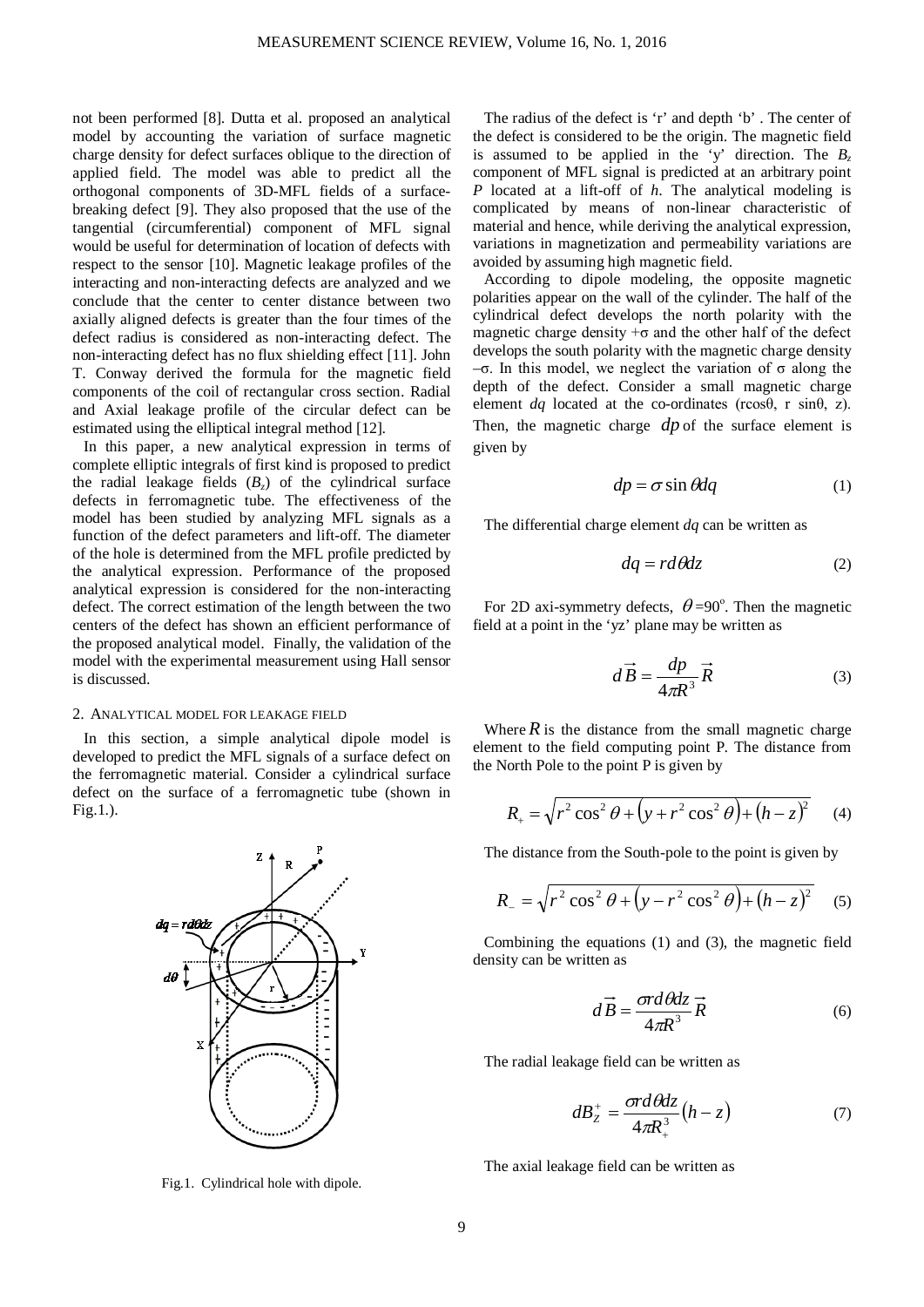$$
dB_z^+ = \frac{\sigma r d\theta dz}{4\pi R_+^3} (y + r \sin \theta)
$$
 (8)

The defect geometry considered here is of 2D axisymmetry and hence the x-component vanishes. The dipole modeling of radial leakage field is obtained by double integrating the equation. The integrations are applied over 0 to  $\pi$  and  $-b$  to 0 to obtain the total leakage field.

$$
B_z^+ = \frac{\sigma r}{4\pi} \int_0^{\pi} d\theta \int_{-b}^0 \frac{(h-z)dz}{(r^2 \cos^2 \theta + (y + r \sin \theta)^2 + (h - z)^2)^{\frac{3}{2}}} = \frac{\sigma r}{4\pi} \int_0^{\pi} d\theta \int_{-b}^0 \frac{(h-z)dz}{(r^2 + y^2 + 2ry \sin \theta + (h - z)^2)^{\frac{3}{2}}} \tag{9}
$$

First, the integration with respect to *dz* is solved.

Let  $h - z = u$  and  $r^2 + y^2 + 2ry\sin\theta = a^2$ Then,  $dz = -du$ ; When  $z = 0$ ,  $u=h$ ; When  $z = -b$ ,  $u=h+b$ 

$$
\int_{-b}^{0} \frac{(h-z)dz}{(r^2 + y^2 + 2ry\sin\theta + (h-z)^2)^{\frac{3}{2}}} \n= \int_{h+b}^{h} \frac{-udu}{(a^2 + u^2)^{\frac{3}{2}}} \n= \left[\frac{1}{\sqrt{a^2 + h^2}} - \frac{1}{\sqrt{a^2 + (h+b)^2}}\right]
$$
(10)

Using equation (10) in equation (9), we get

$$
B_z^+ = \frac{\sigma r}{4\pi} \int_0^\pi \frac{d\theta}{\sqrt{r^2 + y^2 + 2ry\sin\theta + h^2}}
$$
  
or  $\int_0^\pi$   $d\theta$  (11)

$$
-\frac{b}{4\pi}\int\limits_0^{\pi}\frac{a\sigma}{\sqrt{r^2+y^2+2ry\sin\theta+(h+b)^2}}
$$

The integral of the first kind in equation (11) has been solved as,

$$
\frac{\sigma r}{4\pi} \int_{0}^{\pi} \frac{d\theta}{\sqrt{r^2 + y^2 + 2ry\sin\theta + h^2}}
$$
\n
$$
= \int_{0}^{\pi} \frac{d\theta}{\sqrt{(r^2 + y^2 + h^2)(1 + \frac{2ry\sin\theta}{r^2 + y^2 + h^2})}}
$$
(12)

Let 
$$
k^2 = \frac{2ry\sin\theta}{r^2 + y^2 + h^2}
$$

Equation (12) becomes

$$
\int_{0}^{\pi} \frac{d\theta}{\sqrt{(r^{2} + y^{2} + h^{2})(1 + k^{2} \sin \theta)}}\n= \frac{1}{\sqrt{(r^{2} + y^{2} + h^{2})}} \int_{0}^{\pi} \frac{d\theta}{\sqrt{1 + k^{2} \sin \theta}}\n= \frac{k}{\sqrt{2ry}} \frac{4}{\sqrt{1 + k^{2}}} k\left(\sqrt{\frac{2k^{2}}{1 + k^{2}}}\right)
$$
(13)

Where  $k$  is the elliptic integral of first kind.

Similarly, the integral of second kind in equation (11) can be solved to yield as,

$$
\int_{0}^{\pi} \frac{d\theta}{\sqrt{r^2 + y^2 + 2ry\sin\theta + (h+b)^2}}
$$

$$
= \frac{l}{\sqrt{2ry}} \frac{4}{\sqrt{1 + l^2}} k \left(\sqrt{\frac{2l^2}{1 + l^2}}\right) \tag{14}
$$

Where, 
$$
l^2 = \frac{2ry}{r^2 + y^2 + (h+b)^2}
$$
,

Thus, the radial magnetic leakage flux due to the northpole is given by,

$$
B_z^+ = \frac{\sigma r}{4\pi} \frac{k}{\sqrt{2ry}} \frac{4}{\sqrt{1+k^2}} k \left( \sqrt{\frac{2k^2}{1+k^2}} \right)
$$

$$
- \frac{\sigma r}{4\pi} \int_0^{\pi} \frac{l}{\sqrt{2ry}} \frac{4}{\sqrt{1+l^2}} k \left( \sqrt{\frac{2l^2}{1+l^2}} \right)
$$
(15)

The radial leakage field due to south-pole can be written as

$$
B_z^{-} = -\frac{\sigma r}{4\pi} \int_0^{\pi} d\theta \int_{-b}^0 \frac{(h-z)dz}{(r^2 \cos^2 \theta + (y - \sin \theta)^2 + (h - z)^2)^{\frac{3}{2}}} \tag{16}
$$

By solving the above equation, the radial magnetic leakage flux due to the south-pole is given by,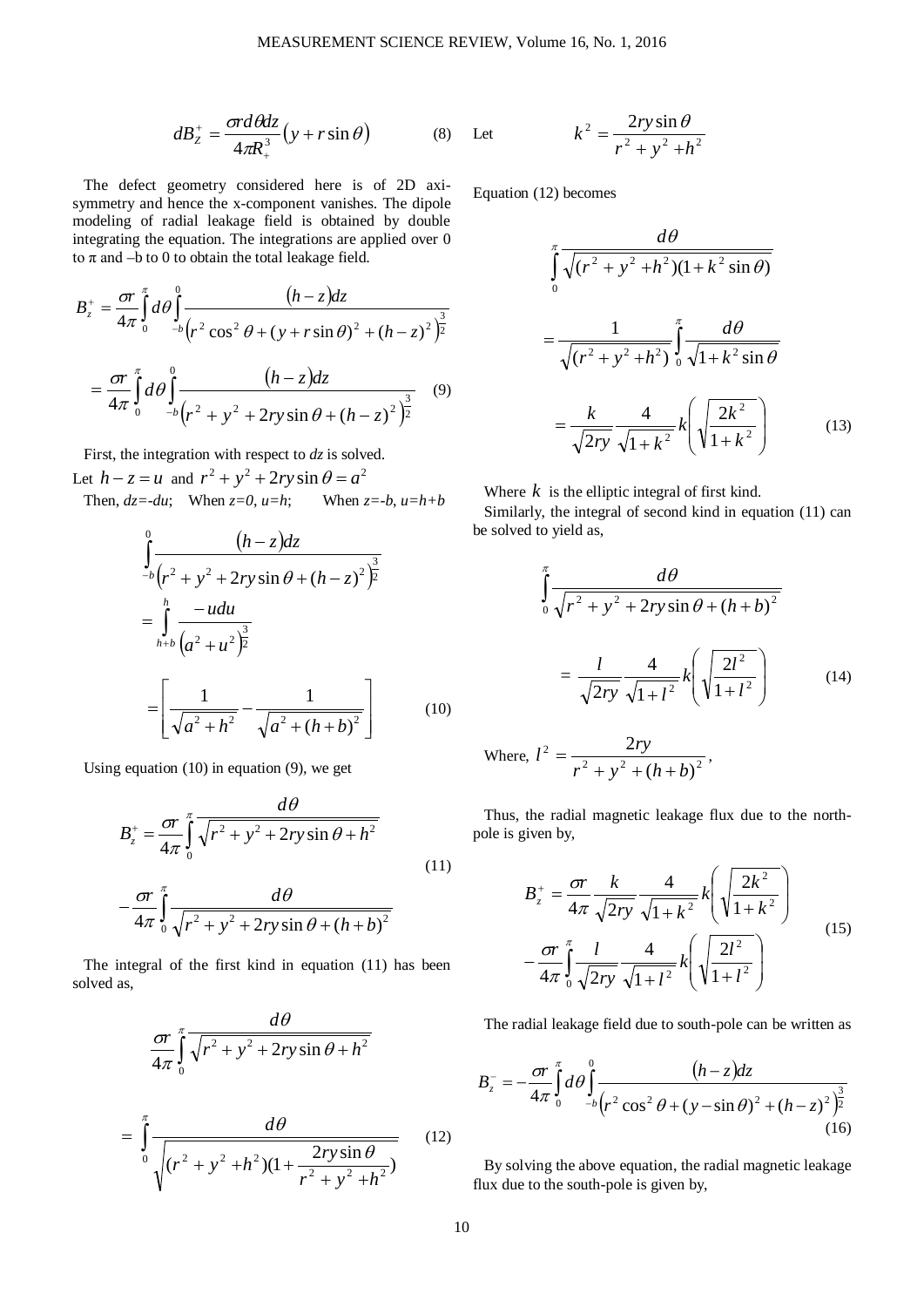$$
B_z^- = -\frac{\sigma r}{4\pi} \frac{2}{\sqrt{(r-y)^2 + h^2}} \frac{1}{\sqrt{1-m}} k(\frac{-m}{1-m}) + \frac{\sigma r}{4\pi} \frac{2}{\sqrt{(r-y)^2 + (h+b)^2}} \frac{1}{\sqrt{1-n}} k(\frac{-n}{1-n})
$$
(17)

Where  $m^2 = \frac{47y}{(x - y)^2 + h^2}$ 

$$
n^{2} = \frac{4ry}{(r-y)^{2} + (h+b)^{2}}
$$

 $(r - y)$ 4  $m^2 = \frac{4ry}{(r-y)^2 + h^2}$ 

Hence, the total radial leakage field due to cylindrical surface defect can be expressed as,

$$
B_z = B_z^+ + B_z^- \tag{18}
$$

$$
B_{z} = \frac{\sigma r}{4\pi} \frac{k}{\sqrt{2ry}} \frac{4}{\sqrt{1+k^{2}}} k \left( \sqrt{\frac{2k^{2}}{1+k^{2}}} \right)
$$

$$
- \frac{\sigma r}{4\pi} \int_{0}^{\pi} \frac{l}{\sqrt{2ry}} \frac{4}{\sqrt{1+l^{2}}} k \left( \sqrt{\frac{2l^{2}}{1+l^{2}}} \right)
$$

$$
- \frac{\sigma r}{4\pi} \frac{2}{\sqrt{(r-y)^{2}+h^{2}}} \frac{1}{\sqrt{1-m}} k \left( \frac{-m}{1-m} \right)
$$

$$
+ \frac{\sigma r}{4\pi} \frac{2}{\sqrt{(r-y)^{2}+(h+b)^{2}}} \frac{1}{\sqrt{1-n}} k \left( \frac{-n}{1-n} \right) \tag{19}
$$

The final obtained expression comprises complete elliptic integrals of first kind (k, l, m & n). The solution for the equation (19) is obtained using MATLAB software. The same procedure is adapted for obtaining the radial leakage field expression for the interacting holes. In case of noninteracting hole, one is centered at  $(0, y+j, 0)$  and the other hole is centered at (0, y-j, 0).The appropriate substitution has to be made to obtain the analytical expression.

#### 3. RESULTS AND DISCUSSION

#### *A. MFL signals for single holes*

Fig.2. shows the model predicted radial leakage profile for a single hole of 16mm diameter and 3 mm depth at 1.5 mm lift-off. The values are normalized with respect to the corresponding maximum amplitude, since we are not concerned about the maximum leakage field amplitude.

The peak-to-peak distance of the analytically obtained radial leakage component is used for the evaluation of defect diameter. From the graph it is observed that the peak-to-peak distance between the normalized radial MFL values is 16.10 mm. Percentage of the error for this single cylindrical hole is  $0.62$  %. The diameter estimated using analytical expression proposed by Mandache and Clapham [8] was 15.7 mm whose percentage error is 1.87 %. Proposed analytical expression has minimum error percentage.



Fig.2. Radial leakage profile for a hole of 16 mm diameter.

| Original | Obtained | Error  |
|----------|----------|--------|
| Diameter | Diameter |        |
| (mm)     | (mm)     | $(\%)$ |
| 22       | 21.8     | 0.9    |
| 20       | 19.8     | 1.0    |
| 18       | 17.9     | 0.5    |
| 16       | 16.1     | 0.6    |
| 14       | 14.3     | 2.1    |
| 12       | 12.5     | 4.1    |
| 10       | 10.8     | 8.0    |
| 8        | 9.3      | 16.2   |
| 6        | 8.0      | 33.3   |

Table 1. Percentage of error for different diameter estimation using proposed model.

Table 2. Percentage of error for different lift-off.

| Lift off<br>(mm) | Original<br>diameter<br>(mm) | Obtained<br>diameter<br>(mm) | Error<br>(% ) |
|------------------|------------------------------|------------------------------|---------------|
| 1.5              | 6                            | 8                            | 33.3          |
| 1.0              | 6                            | 7.1                          | 25.0          |
| 0.5              | 6                            |                              | 16.6          |
| 0.25             | 6                            | 6.9                          | 15.0          |
| 0.1              | 6                            | 6.8                          | 13.3          |

Table 1. shows the error percentage for different diameter of 3 mm depth hole while considering the lift-off distance, which is distance between the surface defect and field calculation point and is 1.5 mm. The results show that the proposed analytical modeling provides good results for larger diameter. However, in the case of smaller diameter the error percentage is high. Hence, further studies have been carried out to reduce the error percentage for smaller diameter defects. The lift-off variation in the magnetic flux leakage inspection has varying amplitude and base line magnitude.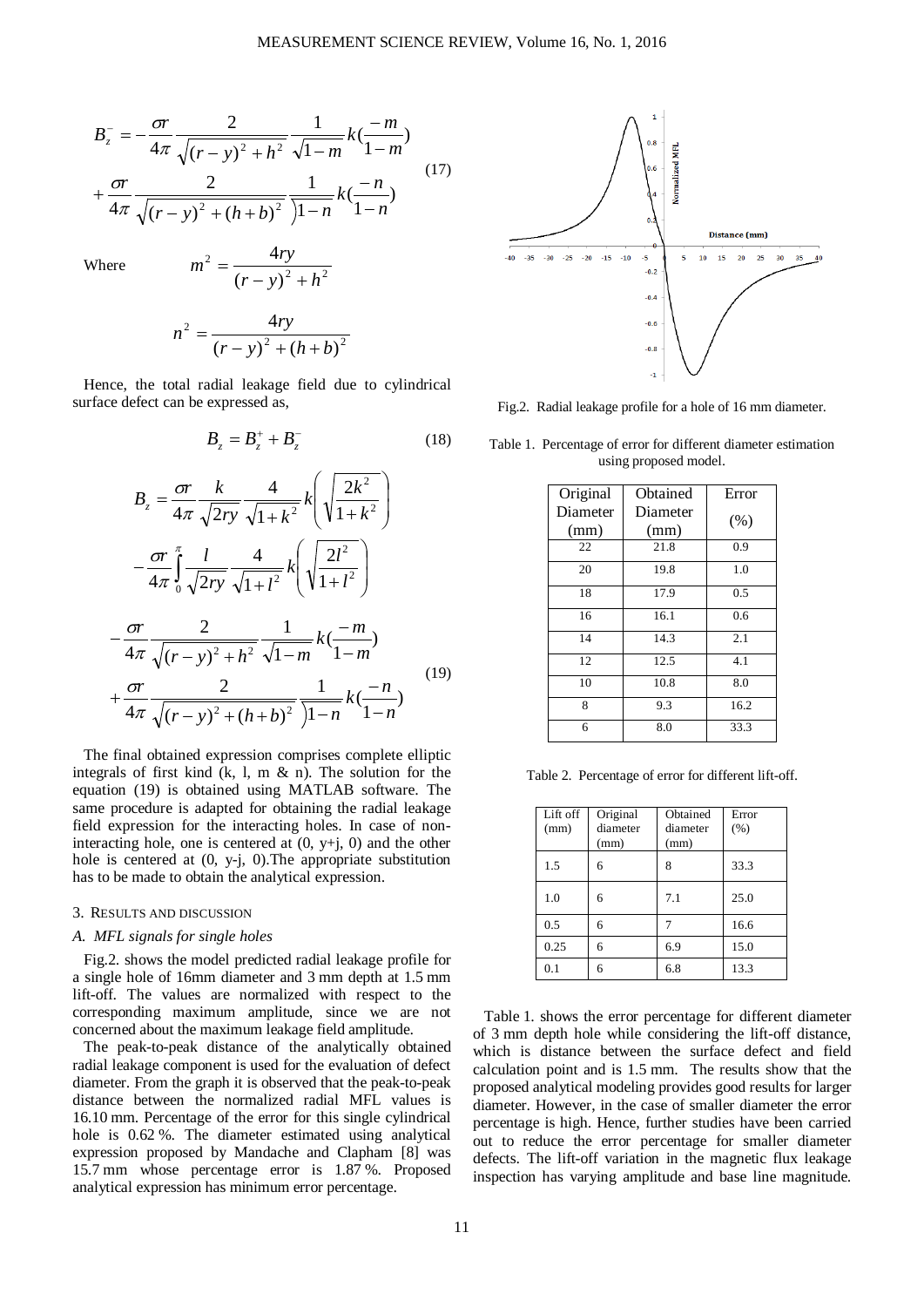Lift-off studies have been carried out for cylindrical hole of 6 mm diameter and 3mm depth. The results are shown in Table 2. Lower lift-off value has minimum error percentage. For further studies in this paper the lift-off is considered as 0.1 mm.

## *B. MFL signals for non-interacting holes*

According to the code z66e of 'oil and gas pipe line system' the non-interacting defect is defined as the distance between the two defects which is large longitudinal length of the diameter of the defect [11]. In this work, two different cases are considered. In the first case, the distance between the two centers of holes is five times the diameter of a hole. The second case deals with two holes of different diameters; diameter of hole 1 is 5 mm and hole 2 is 10 mm. The distance between the centers of the two holes is 32 mm. For both cases constant depth 1mm and lift-off 0.1 mm is considered. Table 3. describes the dimension of the two cases of non-interacting holes.



Fig.3. Normalized radial MFL signals for interacting holes a) case  $-i$  b) case-ii.

Fig.3.a) and Fig.3.b) show the normalized MFL signals of the non-interacting holes. It is observed that the Center to Center Distance between the holes (CCD) for two cases is precisely reproduced in the proposed analytical model. The diameter of hole 1 is measured as the distance between peak 1 and peak 2. The diameter of hole 2 is measured as the distance between peak 3 and peak 4. From the graph it is clear that the analytical modeling predicts well the diameter of non-interacting holes. The separation of peak positions is nearly matching with the hole-to-hole separations.

Table 3. Dimensions for non-interacting holes.

|           | First<br>hole<br>Diameter | Second<br>hole<br>Diameter | Center to Center<br>Distance<br>between the<br>holes (CCD) |
|-----------|---------------------------|----------------------------|------------------------------------------------------------|
| Case (i)  | 5 <sub>mm</sub>           | $5 \text{ mm}$             | $25 \text{ mm}$                                            |
| Case (ii) | $5 \text{ mm}$            | $10 \text{ mm}$            | $32 \text{ mm}$                                            |

#### C. *Comparison of analytical and experimental results*

MFL experiment has been carried out on the Modified 9Cr- 1Mo steam generator (SG) tube used in Power Plants. An artificial cylindrical hole of 5 mm radius and 2.3 mm depth was machined on the SG tube (length 1000 mm, outer diameter 17.4 mm and wall thickness 2.3 mm) by electrodischarge machining (EDM) process.

A Hall sensor (CYSH12AF) of indium stibnite (InSb) semiconductor supplied by Cheng yang Technologies, Germany was used. Agilent make Programmable DC regulated power supply (U8002A) was used as power source to the magnetizer coil. Multi Function Calibrator / Meter (U1401B) was used as current source for the Hall sensor. National Instruments (NI) product, PCI 7352 Motion Controller and MID-7602- 2 Axis Stepper Motor Drive were utilized to achieve the performance of the automated probe pulling mechanism. The output of the Hall sensor was acquired by means of NI DAQ 9207 into the personal computer. Programs were developed in LabVIEW 2011 for automation of the probe pulling mechanism and data acquisition of the Hall sensor output.

The automatic probe pulling mechanism to scan the SG tube is shown in Fig.4. This system helps to perform forward and reverse linear scanning of the SG tube of one meter length with a resolution of 1 mm/step. The linear movement is achieved by means of sprocket - chain mechanism which is controlled by NI micro-step stepper motor, motion control card - PCI 7352, MID driver – 9602 and two-axis stepper motor drive. Fig.5. shows the comparison of normalized MFL values of proposed analytical and experimental results. As can be seen, a good agreement is observed between the analytical and the experimental results.

The proposed analytical expression is simple and it does not require expensive software. It could be used for quick prediction of MFL signals to create a large database for testing several solution methods of defect reconstructions in inverse MFL problem.